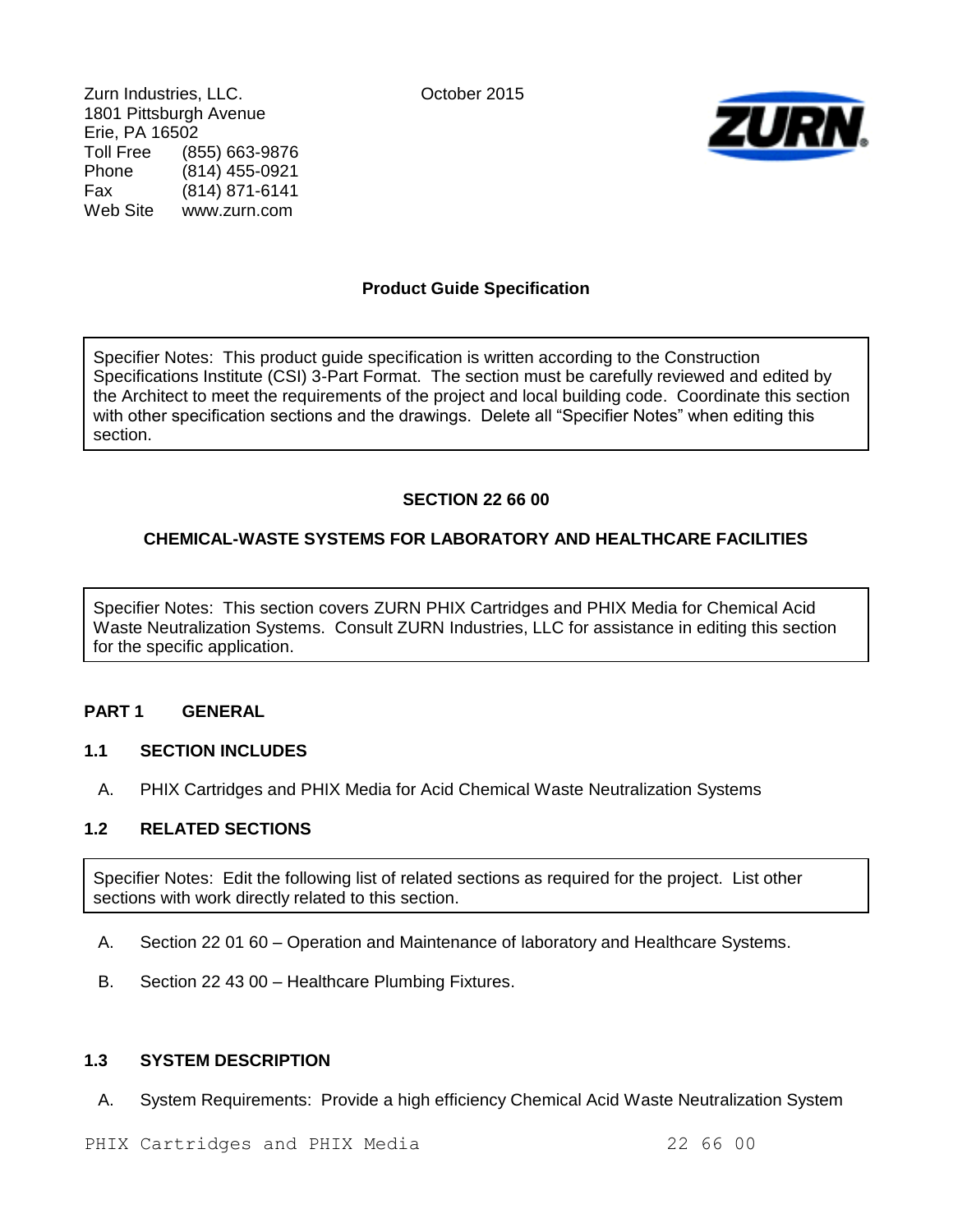## **1.4 REFERENCES**

- A. International Plumbing Code Section 702.5 Chemical Waste Systems or Section 803 Special Wastes Paragraph 803.2
- B. Uniform Plumbing Code Section 811.0 Chemical Wastes Paragraph 811.2
- C. BMEC Building Materials Evaluation Commission

### **1.5 SUBMITTALS**

- A. Comply with Section 01 33 00 Submittal Procedures.
- B. Product Data: Submit manufacturer's product data, including installation instructions.

### **1.6 DELIVERY, STORAGE, AND HANDLING**

- A. Delivery: Deliver materials to site in manufacturer's original, unopened containers and packaging, with labels clearly identifying product name and manufacturer.
- B. Storage: Store materials in clean, dry area indoors in accordance with manufacturer's instructions. Do not store materials in direct sunlight.
- C. Handling: Protect materials and finish during handling and installation to prevent damage.

#### **PART 2 PRODUCTS**

#### **2.1 MANUFACTURER**

Specifier Notes: Specify ZURN Industries, LLC PHIX Cartridges and PHIX Media

A. [Zurn Industries LLC., 1801 Pittsburgh Avenue, Erie, PA. 16502 Toll Free (855) 663-9876.] Web Site [www.zurn.com](http://www.zurn.com/)

## **2.2 MATERIALS**

- A. PHIX Cartridge Chemical Acid Waste Neutralization System (Polypropylene).
- B. PHIX Media Chemical Acid Waste Neutralization material for PHIX Cartridge maintenance replenishment (Proprietary Material Composition).
- C. Sizing
	- 1. Connections: 1-1/2" standard lavatory tailpiece inlet and 1-1/2" sch. 40 no-hub outlet

Specifier Notes: Specify required Chemical Drainage System options and revise above text as necessary. Delete options not required. Consult ZURN Industries, LLC for additional information.